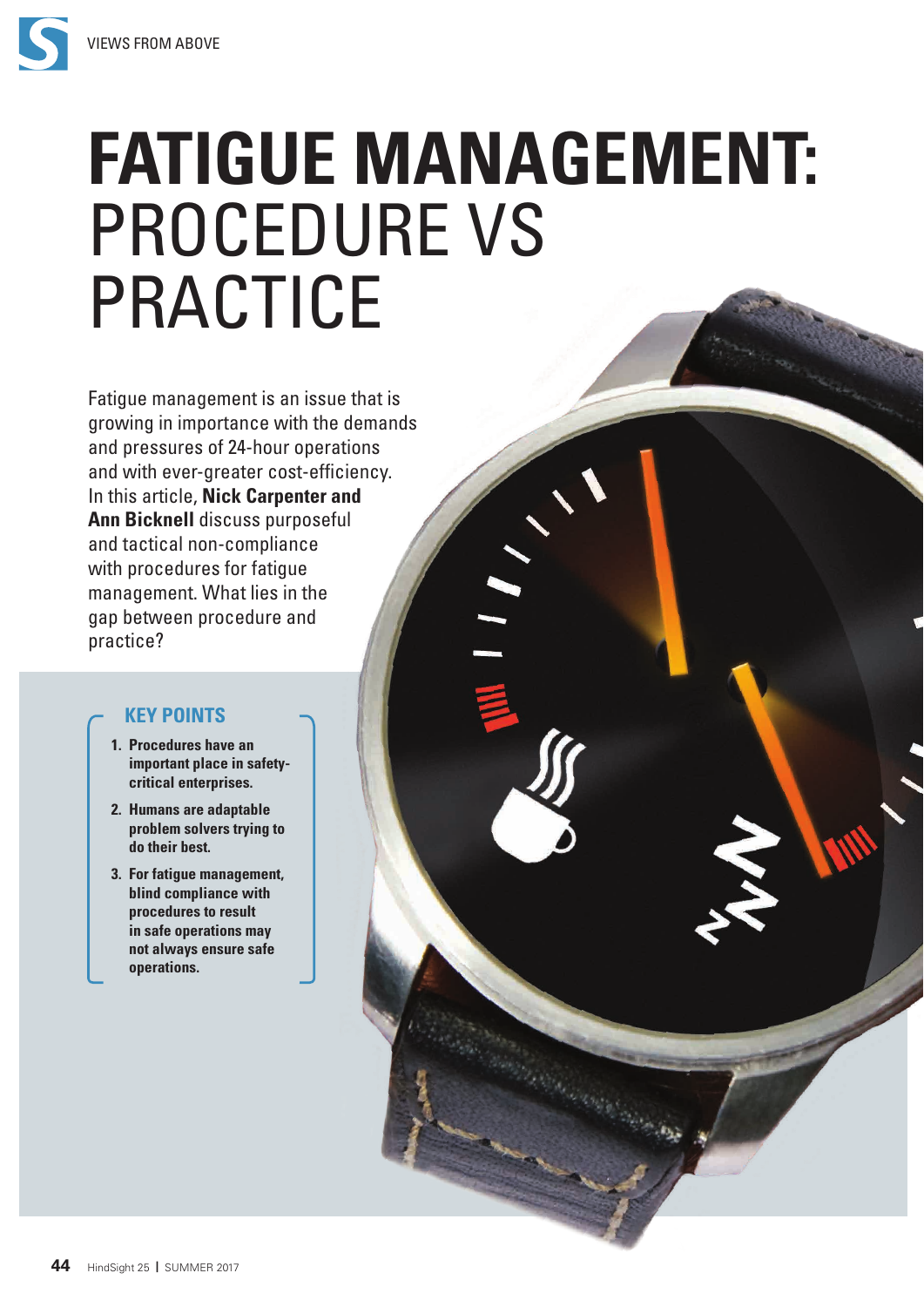### A growing challenge

On 12 February 2009, a Colgan Air Dash-8-400 crashed whilst on approach to Buffalo-Niagara Airport New York in the United States of America. Fortyfive passengers, the four crew and one person on the ground died in the accident. Inappropriate inputs by both crewmembers contributed to exacerbate the stalled condition of flight 3407. The National Transportation Safety Board cited pilot fatigue as a contributing factor. The United States Federal Aviation Administration (FAA) listed 'Reducing Fatigue-Related Accidents' on its 2016 most wanted list.

> The fatigue problem is linked to the economics of aviation. In the United States, deregulation of the airline industry occurred in 1978, with open skies between the EU and US arriving in 2008, eliminating service restrictions between the two trading blocks. The result is that airlines operate in an increasingly competitive environment, fuelled by the rise of Low Fare Airlines. The fall-out has included seven bankrupt airlines in Ireland, 39 in the UK and over 100 in the United States since 2000; a rate of just under one per month.

The pressure means that crews are working longer. In the first largescale survey by the London School of Economics of pilots' perceptions of safety within the European aviation industry, 51 per cent of pilots surveyed felt that fatigue was not taken seriously by their airline, and 28 per cent of pilots felt that they had insufficient numbers of staff to carry out their work safely. The issue is reflected in the British Airline Pilots' Association campaign to raise awareness of fatigue within

the industry. Concurrently, regulatory authorities are relaxing prescriptive flight time and duty limitations designed to keep pilots alert, exemplified by the FAA's new rules that exempt freighter pilots.

To try to understand this problem further, I recruited 11 medium-haul pilots to participate in semi-structured interviews and the transcribed data was thematically analysed. The pilots, all employed by a foreign carrier, conduct 'tours of duty' where they spend approximately 20 days working day and night flights (irregularly allocated), followed by a return to their country of domicile and 10 days off. As an experienced airline pilot, I was afforded candid disclosure of the current 'coping strategies' of this hardto-reach professional sample.

I wanted to investigate how pilots attempt to cope with fatigue. It was anticipated that they would employ strategic and tactical methods.

Strategic planning typically involves lifestyle adjustments prior to duties starting. Tactical coping involves behaviours used to maintain alertness whilst on trips.

In general, pilots:

- found sleep less restorative in company-provided hotels
- struggled with changes from day to night duties
- found multiple sector duties more demanding, and
- felt that diverting was the most fatiguing operation.

Many participants instinctively used tactical techniques identified by sleep laboratories; coffee, cockpit lighting and conversation being the most popular tactical methods to maintain alertness. Some used cognitive methods including games, reading and music and a minority used physical methods such as exercise, both in the aeroplane and between flights.



**Don't worry Jim, have a look at the roster! Soon you'll become an experienced pilot, like the rest us!**